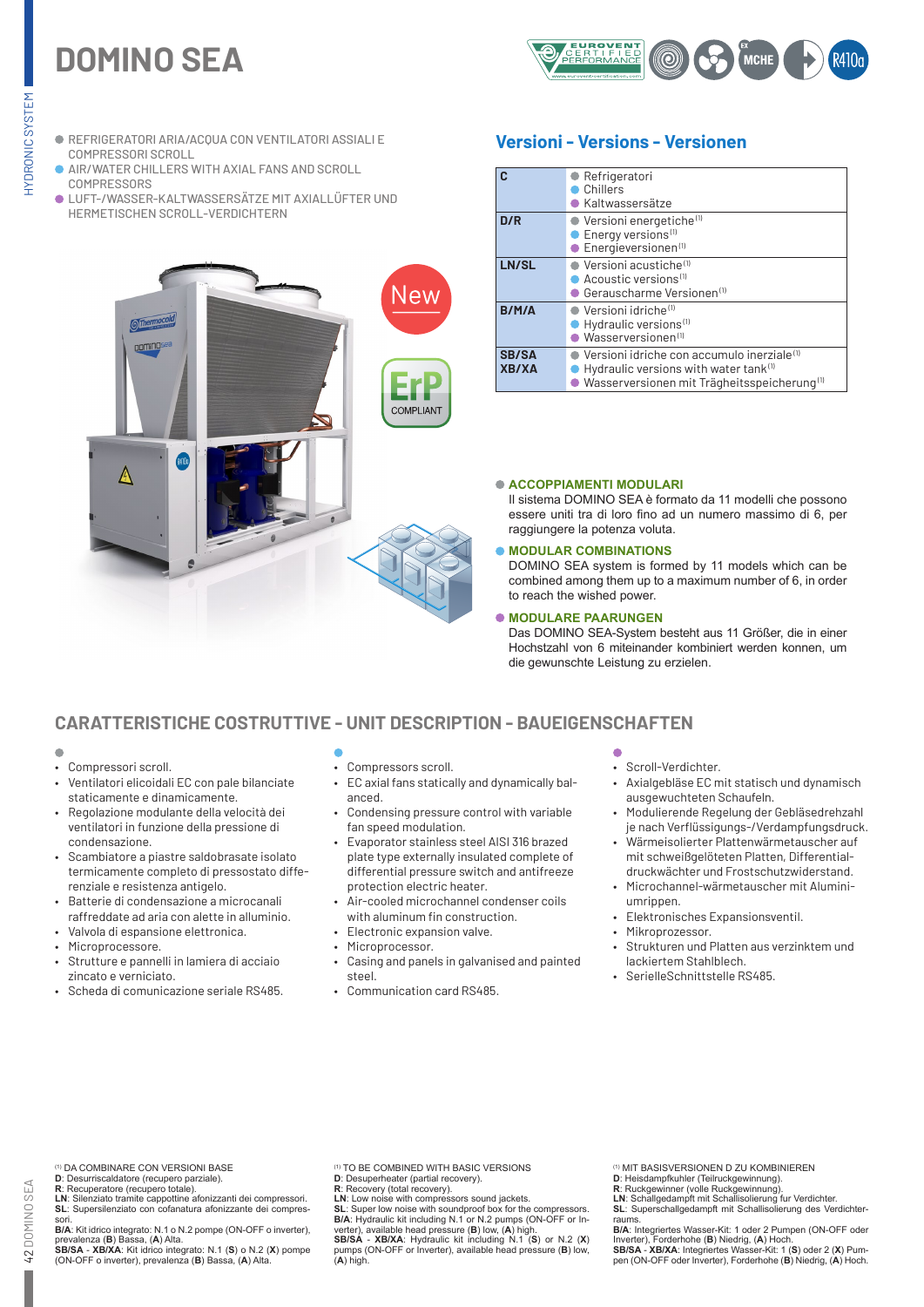# **ACCESSORI A RICHIESTA - ACCESSORIES ON DEMAND - ZUBEHÖR AUF ANFRAGE**

# **ACCESSORI MONTATI**

- Hybrid smart coolingR (valvole a 2 vie modulanti, con scambiatore in rame).
- Rifasamento cos phi 0.91 (solo compressore ON OFF).
- Resistenza elettrica quadro elettrico con termostato.
- Controllo di sequenza e protezione mancanza fase.
- Scheda seriale con protocollo BacNet MS/TP o TCP/IP.
- Gateway Modbus LonTalk™.
- Kit per basse temp. esterne fino a -10°C.
- Soft Start.
- Interruttori automatici sui carichi.
- Ventilatori ECO-PROFILE ELECTRONIC (alta prevalenza 100 Pa).
- Diffusori Axitop.
- Kit manometri gas.
- Griglie di protezione.
- Trattamenti speciali batterie di condensazione.
- Tenute maggiorate della pompa per funzionamento con glicole >  $25\%$  o >  $40\%$ .
- Kit protezione antigelo per versioni idriche.

## **ACCESSORI SCIOLTI**

- Kit Container
- Pannello di controllo remoto.
- Flussostato.
- Gruppo di riempimento automatico.
- Filtro.
- Kit manometri acqua.
- Antivibranti in gomma e a molla.

### **ACCESSORI PER CONFIGURAZIONE MODULARE**

- Multi-Manager System (OBBLIGATORIO).
- Kit raccordi idrici per sistema modulare.
- Kit tappi e giunti victaulic (n. 2 pz da montare sul collettore dell'unità).
- Kit giunti victaulic (n. 2 pz da montare sul collettore dell'unità).

# **MOUNTED ACCESSORIES**

- Hybrid smart coolingR (2 way modulating valve, brazed heat exchanger).
- Power factor correction to cos phi 0.91. • Control panel electric heater with thermo-
- stat.
- Phase failure protection relay.
- TP Serial card with BacNet Protocol MS/TP or TCP/IP.
- Gateway Modbus LonTalk™.
- Low outdoor temperature kit up to -10°C.
- Soft Start.
- Automatic circuit breakers.
- ECO-PROFILE ELECTRONIC fan- high head pressure (100 Pa).
- Axitop diffusers.
- Gas gauges.
- Protection grilles.
- Special treatments for condenser coils.
- Oversized water pump seal for operation with glycol > 25% or > 40%.
- Anti-freeze protection for hydraulic version.

### **LOOSE ACCESSORIES**

- Sea container kit.
- Remote control display.
- Flow switch.
- Automatic water filling.
- Water strainers.
- Water gauges.
- Rubber and spring anti vibration mounts.

### **ACCESSORIES REQUIRED FOR MODULAR CONFIGURATION**

- Multi-Manager System (MANDATORY).
- Hydraulic connection kit for connection among single modules.
- Victaulic clamps and caps (n. 2 pcs to be mounted on the unit manifold).
- Victaulic clamps (n. 2 pcs to be mounted on the unit manifold).

# **EINGEBAUTE ZUBEHÖRTEILE**

- Hybrid smart coolingR (modulierende 2-Wege-Ventile, mit Kupferwarmetauscher).
- Verdichter-Phasenregelung cos phi 0,91.
- Schaltschrankheizung mit Thermostat.
- Phasenfolge- und Ausfallrelais.
- Serielle Karte mit BacNet-Protokoll MS/TP oder TCP/IP.
- LonTalk™-Gateway.
- Winterregelung bis -10°C.
- Soft Start.
- Automatische Schutzschalter für die Lasten. • Gebläse ECO-PROFILE ELECTRONIC.mit
- hohem stat. Druck 100Pa.
- Axitop Diffusor
- Kaltegasmanometer-Kit.
- Schutzgitter.
- Spezielle Behandlungen Verflüssigerrohrschlangen.
- Erhohte Abdichtung der Pumpe fur den Betrieb mit Glykol > 25% oder > 40%.
- Frostschutzsatz fur Wasserausfuhrungen.

### **SEPARATE ZUBEHÖRTEILE**

- Container Kit.
- Fernsteuertafel.
- Strömungswächter.
- Automatisches Füllaggregat.
- Filter.
- Wassermanometer-Kit.
- Schwingschutzteile aus Gummi und mit Feder.

### **ZUBEHÖR FÜR MODULAR KONFIGURATION**

- Multi-Manager System (OBLIGATORISCHE).
- Hydraulischer Anschluss-Kit für die Verbindung zwischen den einzelnen Modulen.
- Victaulic Klemmen und Kappen (n. 2 Stück auf dem Verteilerblock montiert werden).
- Victaulic-Klemmen (n. 2 Stück zur Montage am Verteilerblock).



### **COLLEGAMENTO IDRICO SEMPLICE E VELOCE QUICK AND EASY WATER CONNECTIONE INFACHE UND SCHNELLE WASSERANSCHLÜSSE**

- L'installazione delle unità in configurazione modulare è agevolata dal nuovo kit di connessione idrica che consente un collegamento facile e rapido dei singoli moduli.
- The installation of units in modular configuration is facilitated by the new hydraulic connection kit which allows an easy and quick connection of the individual modules.
- Die Installation der modularen Einheit Konfiguration wird durch den neuen Wasseranschluss-Kit erleichtert, die eine einfache und schnelle Verbindung der einzelnen Module ermöglicht.

Ľ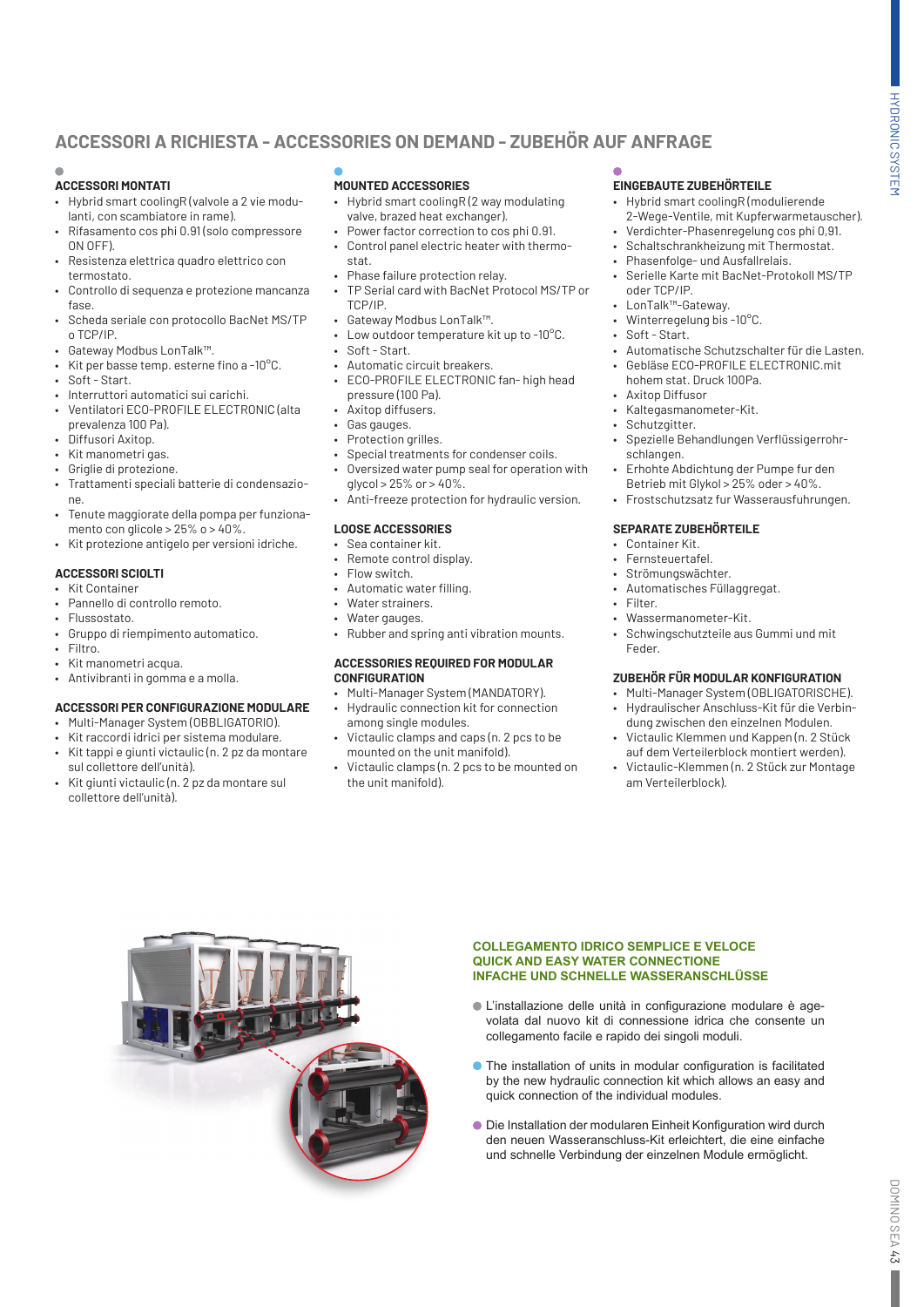# **VANTAGGI - ADVANTAGES - VORTEILE**

HYDRONIC SYSTEM

**HYDRONIC SYSTEM** 

- **• La gamma contrassegnata dal marchio EA utilizza scambiatori ad alto rendimento con bassi Δt refrigerante/fluido consentendo il raggiungimento di alte efficienze.**
- **• Eccellenti livelli di comfort acustico.**
- **• Le macchine della famiglia DOMINO SEA sono progettate in conformità al regolamento Europeo (ECODESIGN ENER LOT21 - Tier 2) in vigore a partire da Gennaio 2021, riguardante tutti i prodotti di raffrescamento.**
- **• DESIGN SUPER COMPATTO. Il design innovativo, compatto e leggero facilita le operazioni di manutenzione e, anche quando i moduli sono collegati tra di loro, tutti i componenti sono accessibili e smontabili agevolmente.**

- **• The range marked by the trademark EA use heat exchangers characterized by high performances and low refrigerant/ fluid Δt, allows to reach high energy efficiencies.**
- **• Excellent acoustic comfort levels.**
- **• The DOMINO SEA units are designed in compliance with the European Regulation (ECODESIGN ENER LOT21 - Tier 2) in force from January 2021, related to all comfort chillers.**
- **• SUPER COMPACT DESIGN. With the innovative design, very compact and light, the maintenance operations are very easy thanks to the location of the components, even when the single modules are connected each other, all the components are easily accessible and removable.**

**HIGH** 

**SEER** 

- **• Fur die mit der marke EA gekennzeichnete baureihe werden hochleistungsfahige warmetauscher mit niedrigen Δt des/ der kaltemittels/flussigkeit eingesetzt, wodurch es moglich ist, hohe wirkungsgrade zu erreichen.**
- **• Hervorragender akustischer Komfort.**
- **• Die Geräte DOMINO SEA sind in Übereinstimmung mit der europäischen Regulierung (ECODESIGN ENER LOT21 - Tier 2), die ab Januar 2021 in Kraft ist, im Zusammenhang mit allen Komfortkältemaschinen konzipiert.**
- **• SUPER KOMPAKTES DESIGN. Innovatives Design, kompakt und leicht erleichtert die Wartungsarbeiten, auch wenn die Module miteinander verbunden sind, werden alle Komponenten sind leicht zugänglich und abnehmbar.**



 $\epsilon$ 

Prestazioni energetiche elevate sono garantite dal sistema HSC Hybrid Smart Cooling, coperto da brevetto internazionale. Oltre certi valori di temperatura si aggiunge un raffreddamento ad acqua alla condensazione ad aria. Il consumo elettrico rimane inalterato, mentre la potenza fornita dal gruppo frigorifero aumenta fino al 30%, seguendo perfettamente la richiesta dell'impianto.

Carica di refrigerante R410a inferiore a 14 kg su tutti i chiller grazie all'uso delle batterie a micro canali.



# HYBRID SMART COOLING HYBRID SMART COOLING HYBRID SMART COOLING

High energy performances are guaranteed by the HSC Hybrid Smart Cooling system, covered by an international patent. Over certain temperature values, water cooling is added to the air condensation. Electric consumption remains the same, whereas the power provided by the cooling unit increases Up to 30%, respecting perfectly the plant requirements. They have other exceptional advantages as the refrigerant load charge reduction and a better corrosion resistance.

# ECOLOGICO ECOLOGICAL ÖKOLOGISCH

R410a refrigerant charge lower than 14 kg for all the chillers thanks to the use of microchannel coils.



HIGH<br>SEPR

Ħт

Hohe Energieleistungen werden durch das System HSC Hybrid Smart Cooling garantiert, das durch internationales Patent geschützt ist. Oberhalb bestimmter Temperaturwerte erfolgt zusätzlich eine Kühlung mit Wasser neben der Verflüssigung mit Luft. Der Stromverbrauch bleibt unverändert, während die vom Kälteaggregat bereitgestellte Leistung um bis zu 30% steigt, um die Anforderungen der Anlage einwandfrei zu erfüllen.

R410a Kältemittelmenge von weniger als 14 kg für alle Kaltwassersätze dank der Verwendung von Mikrokanal-Wärmetauscher.

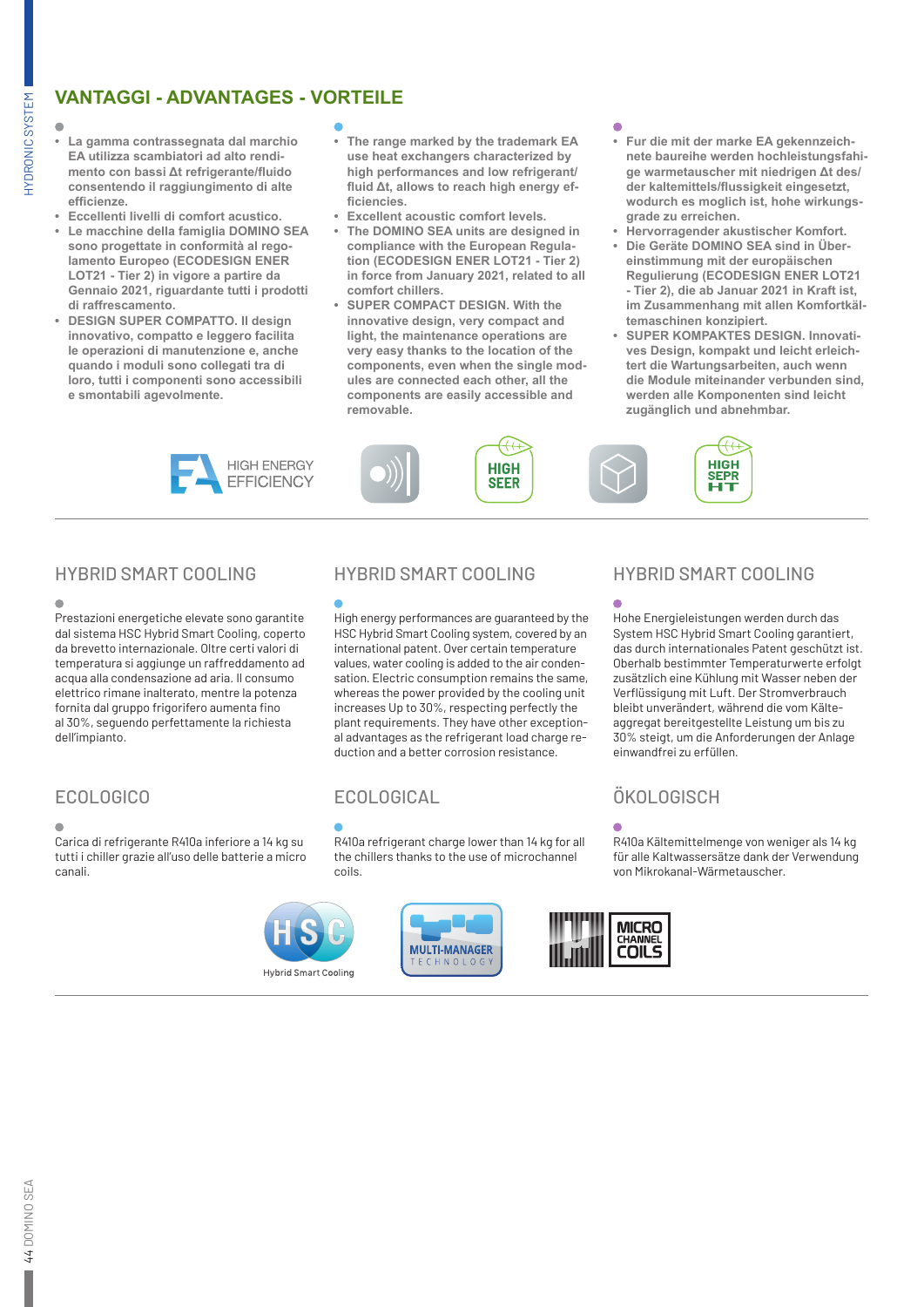# MULTI-MANAGER



 $\mathbf{r}$ 

Per le applicazioni modulari è necessario selezionare l'opzione Multi-Manager, sistema centralizzato che permette di gestire con un unico controllore le principali funzioni e modalità operative di un gruppo di unità idroniche in configurazione modulare.

For modular applications it is mandatory to select the Multi-Manager option, a centralized system that allows to manage by means of a single controller, the main functions and operating modes of a group of hydronic units in modular configuration.

# SISTEMA CENTRALIZZATO CENTRALIZED SYSTEM ZENTRALISIERTES SYSTEM

Für modulare Anwendungen ist es zwingend erforderlich, die Multi-Manager-Option auszuwählen, ein zentralisiertes System, das es einem Controller ermöglicht, die Hauptfunktionen und Betriebsmodi einer Gruppe von Hydronikeinheiten in modularer Konfiguration zu verwalten.



Impianti semplici - Simple type systems - Systeme vom Typ einfach Impianti misti - Mixed type systems - Systeme vom Typ gemischt



# MASSIMA FLESSIBILITÀ

Compatibile con sistemi semplici o misti, il MULTI-MANAGER offre una soluzione per ogni tipo di installazione, anche per impianti complessi costituiti da unità di differenti potenze frigorifere e termiche.

Il MULTI-MANAGER è disponibile per:

- refrigeratori e pompe di calore;
- refrigeratori con recupero parziale o totale;
- refrigeratori con free-cooling;
- pompe di calore con valvola a 3 vie per produzione di acqua sanitaria, anche in combinazione tra loro come nel caso dei sistemi misti.

# MAXIMUM FLEXIBILITY

Compatible with simple or mixed systems, the MULTI-MANAGER provides a solution for any type of installation, even for complex systems consisting of units of different cooling and thermal capacity.

The MULTI-MANAGER is available for:

- Chillers and heat pumps;
- Chillers with partial or total recovery;
- Coolers with free-cooling;
- Heat pumps with 3-way valve for sanitary water production, also combined with each other as in the case of mixed systems.

# MAXIMALE FLEXIBILITÄT

Kompatibel mit einfachen oder gemischten Systemen bietet der MULTI-MANAGER auch für komplexe Systeme, bestehend aus Einheiten unterschiedlicher Kühl- und Wärmekapazität, eine Lösung für jede Art von Installation.

Der MULTI-MANAGER ist erhältlich für:

- Kaltwassersätze und Wärmepumpen;
- Kaltwassersätze mit teilweiser oder vollständiger Erholung;
- Kaltwassersätze in Free-Cooling betriebsart; • Wärmepumpen mit 3-Wege-Ventil für die Sanitärwasserproduktion, auch miteinander kombiniert wie bei gemischten Systemen.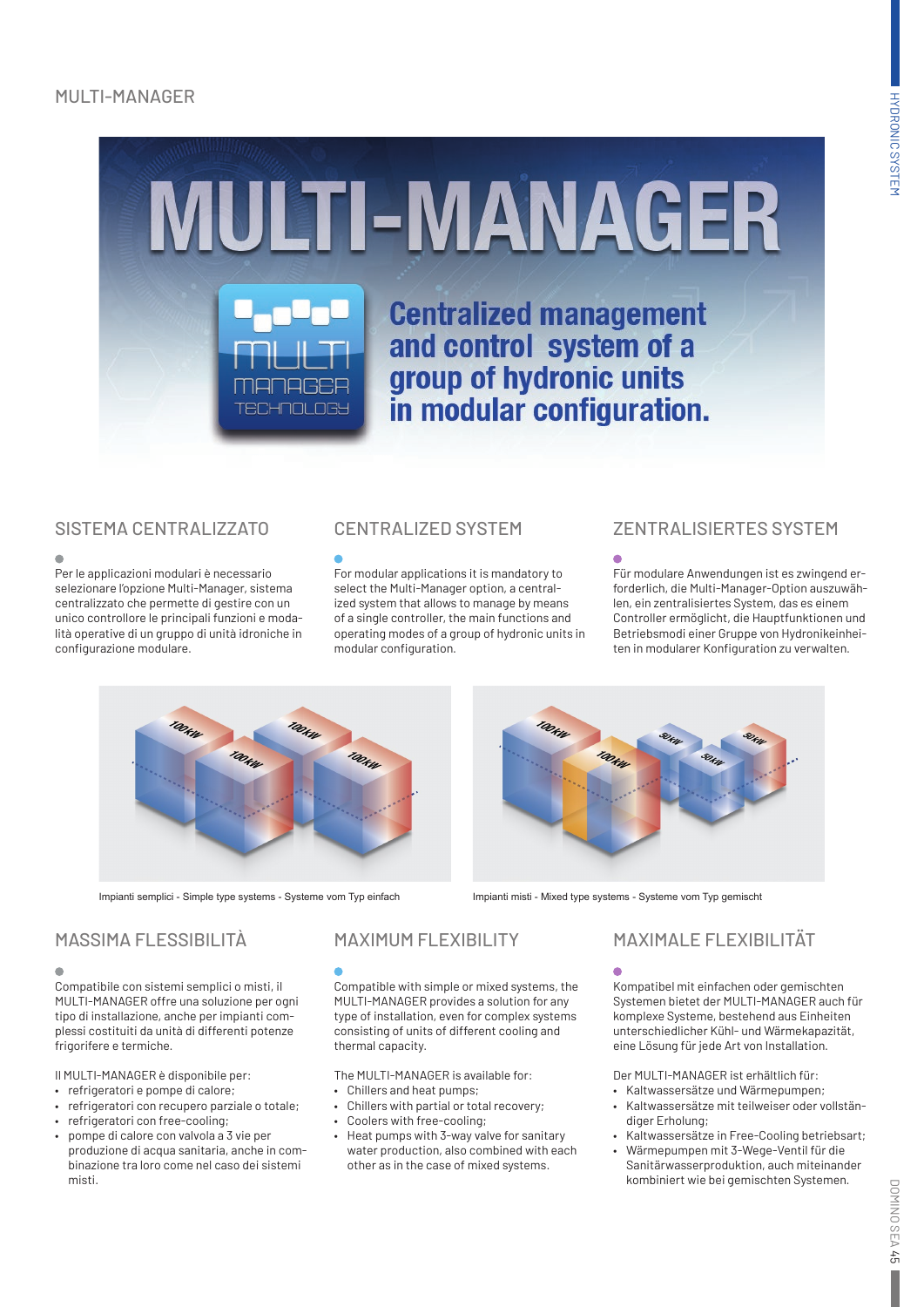## **DATI TECNICI GENERALI - GENERAL TECHNICAL DATA - ALLGEMEINE TECHNISCHE DATEN**

| Mod.                                                                                                                                 | Vers.           |                           | 155Z         | 160 Z          | 165Z         | 170Z           | 175 Z | 177 Z          | 180Z           | 1100Z          | 1115Z          | 1125 Z         | 1135 Z         |
|--------------------------------------------------------------------------------------------------------------------------------------|-----------------|---------------------------|--------------|----------------|--------------|----------------|-------|----------------|----------------|----------------|----------------|----------------|----------------|
| Refrigerazione - Cooling - Kältebetrieb (1)                                                                                          |                 |                           |              |                |              |                |       |                |                |                |                |                |                |
| <b>CC</b>                                                                                                                            | c               | kW                        | 53.4         | 59.5           | 62.7         | 66.7           | 72.3  | 76,2           | 80.1           | 94.7           | 109            | 119            | 129            |
| PI                                                                                                                                   |                 | kW                        | 16,7         | 19,2           | 20,4         | 22,3           | 23,9  | 25,7           | 27,5           | 31,6           | 37,5           | 41,9           | 46,5           |
| EER                                                                                                                                  |                 |                           | 3,20         | 3,10           | 3,07         | 2,99           | 3,02  | 2,96           | 2,91           | 3,00           | 2,90           | 2,84           | 2,77           |
| EC                                                                                                                                   |                 |                           | Α            | Α              | B            | B              | B     | B              | B              | B              | B              | C              | $\mathsf{C}$   |
| WF                                                                                                                                   |                 | $m^3/h$                   | 9,2          | 10,2           | 10,8         | 11,5           | 12,4  | 13,1           | 13,8           | 16,3           | 18,7           | 20,5           | 22,2           |
| <b>WPD</b>                                                                                                                           |                 | kPa                       | 17,5         | 21,3           | 23,4         | 26,3           | 13,3  | 14,7           | 16,1           | 21,6           | 15,3           | 18,1           | 20,9           |
| Refrigerazione - Cooling - Kältebetrieb <sup>(2)</sup>                                                                               |                 |                           |              |                |              |                |       |                |                |                |                |                |                |
| P rated                                                                                                                              |                 | kW                        | 53,4         | 59,5           | 62,7         | 66,7           | 72,3  | 76,2           | 80,1           | 94,7           | 109            | 119            | 129            |
| $\eta s,c$                                                                                                                           |                 | $\frac{0}{0}$             | 174          | 166            | 161          | 161            | 165   | 161            | 161            | 171            | 161            | 161            | 161            |
| <b>SEER</b>                                                                                                                          |                 |                           | 4,43         | 4.22           | 4.10         | 4,10           | 4.20  | 4.10           | 4,10           | 4,35           | 4,10           | 4,10           | 4,10           |
| Refrigerazione di processo ad alta temperatura - High temperature process cooling - Hochtemperaturprozess Kühlbetrieb <sup>(3)</sup> |                 |                           |              |                |              |                |       |                |                |                |                |                |                |
| P rated                                                                                                                              |                 | kW                        | 53,4         | 59,5           | 62.7         | 66,7           | 72,3  | 76,2           | 80,1           | 94,7           | 109            | 119            | 129            |
| SEPR HT                                                                                                                              |                 |                           | 5,32         | 5,16           | 5,04         | 5,00           | 5,00  | 5,00           | 5,00           | 5,32           | 5,17           | 5,00           | 5,00           |
| <b>RCN</b>                                                                                                                           |                 | n.                        | $\mathbf{1}$ |                | $\mathbf{1}$ | $\mathbf{1}$   |       | $\mathbf{1}$   | 1              |                | $\mathbf{1}$   | $\mathbf{1}$   | 1              |
| CN                                                                                                                                   |                 | n.                        | 2            | $\overline{2}$ | 2            | $\overline{2}$ | 2     | $\overline{2}$ | $\overline{2}$ | $\overline{2}$ | $\overline{2}$ | $\overline{2}$ | $\overline{2}$ |
| <b>CT</b>                                                                                                                            |                 |                           |              |                |              |                |       | Scroll         |                |                |                |                |                |
| TP                                                                                                                                   |                 | Step                      |              |                |              |                |       |                |                |                |                |                |                |
| SPL                                                                                                                                  | c               | dB(A)                     | 49           | 50             | 50           | 50             | 51    | 51             | 52             | 54             | 55             | 55             | 55             |
| SPWL                                                                                                                                 | c               | dB(A)                     | 81           | 82             | 82           | 82             | 83    | 83             | 83             | 86             | 87             | 87             | 87             |
| SPL                                                                                                                                  | C LN            | dB(A)                     | 48           | 48             | 48           | 48             | 49    | 49             | 50             | 52             | 53             | 53             | 53             |
| SPWL                                                                                                                                 | C LN            | dB(A)                     | 80           | 80             | 81           | 81             | 81    | 81             | 82             | 84             | 85             | 85             | 85             |
| SPL                                                                                                                                  | C <sub>SL</sub> | dB(A)                     | 47           | 48             | 48           | 48             | 48    | 48             | 49             | 51             | 52             | 52             | 52             |
| <b>SPWL</b>                                                                                                                          | C <sub>SL</sub> | dB(A)                     | 79           | 80             | 80           | 80             | 80    | 80             | 81             | 83             | 84             | 84             | 84             |
| <b>EPS</b>                                                                                                                           |                 | V/Ph/Hz<br>$400/3 + n/50$ |              |                |              |                |       |                |                |                |                |                |                |

(1) Temperatura esterna 35°C; temperatura acqua eva-

- poratore 12/7°C.<br><sup>(2)</sup> Classificazione Ecodesign dei chiller per la climatizzazione d'ambiente - applicazione fan coil. ηs,c/ SEER, come definite nella direttiva 2009/125/CE del Parlamento europeo e del Consiglio in merito alle specifiche per la progettazione ecocompatibile dei chiller per la climatizzazione d'ambiente aventi una capacità nominale di raffrescamento non superiore a 2 MW - REGOLAMENTO (UE) 2016/2281 del 20<br>dicembre 2016.<br>Classificazione Ecodesign dei chiller per la Refri-
- gerazione di processo ad alta temperatura. SEPR HT, come definito nella direttiva 2009/125/CE del Parlamento europeo e del Consiglio in merito alle specifiche per la progettazione ecocompatibile dei chiller per la Refrigerazione di processo aventi una capacità nominale di raffrescamento non superiore a 2 MW - REGOLAMENTO (UE) 2016/2281 del 20 dicembre 2016.
- CC Potenza frigorifera PI Potenza assorbita totale EER EER totale al 100% CC Cheinza frigorifera<br>
PI Potenza assorbita totale<br>
EER EER totale al 100%<br>
Classe di efficienza Energetica<br>
CC Classe di efficienza Energetica<br>
WF Portata acqua
- 
- 
- 
- WF Portata acqua<br>
WPD Perdita di carico<br>
P rated Potenza frigorife
- 
- WPD Perdita di carico P rated Potenza frigorifera nominale ηs,c Efficienza energetica stagionale in raffrescamento SEER EER STAGIONALE Efficienza energetica stagionale del raffreddamento d'ambiente
- SEPR HT Efficienza energetica stagionale del raffreddamento di processo ad alta temperatura
- n processo a ana temper<br>RCN Numero circuiti refrigeranti<br>CN Numero compressori<br>CT Tipo compressori<br>TP Tipo parzializzazione<br>SPL Livello pressione sonora Numero compressori
- Tipo compressori
- 
- TP Tipo parzializzazione SPL Livello pressione sonora (calcolato secondo ISO 3744 a 10 m di distanza dall'unità)
- SPWL SPWL Livello potenza sonora<br>EPS EPS Alimentazione elettrica s
- EPS EPS Alimentazione elettrica standard
- (1) Outdoor temperature 35°C; evaporator water tem-perature 12/7°C. (2) Ecodesign rating for comfort chiller fan coil appli-
- cation. ηs,c/SEER as defined in Directive 2009/125/ EC of the European Parliament and of the Council with regard to Ecodesign requirements for Comfort Chillers with 2000 kW maximum capacity - COM-MISSION REGULATION (EU) N° 2016/2281 of 20 December 2016.
- (3) Ecodesign rating for comfort High temperature pro-cess refrigeration. SEPR HT as defined in Directive 2009/125/EC of the European Parliament and of the Council with regard to Ecodesign requirements for Process Chillers with 2000 kW maximum capacity - COMMISSION REGULATION (EU) N° 2016/2281
- of 20 December 2016. CC Cooling capacity
- PI Total power input EER Total EER 100%
- 
- EC Efficiency class<br>WE Water flow
- WF Water flow WPD Water pressure drop
- WPD Water pressure drop<br>P rated Rated cooling output<br>ns,c Seasonal cooling ene<br>SEER Seasonal EER Seas
- 
- ηs,c Seasonal cooling energy efficiency SEER Seasonal EER Seasonal cooling energy efficiency
- for comfort chillers SEPR HT Seasonal energy efficiency of high temperature pro-
- cess cooling<br>RCN Number of refrigerant circuits
- Number of compressors<br>CN Number of compressors<br>CT Type of compressors<br>TP Type of unoading
- Type of compressors
- TP Type of unoading SPL Pressure sound level (calculated according to ISO 3744 at 10 mt distance from the unit)
- SPWL Power sound level<br>EPS Electrical power su
- Electrical power supply
- -
- (1) Außentemperatur 35°C; Wassertemperatur Ver-<br>dampfer 12/7°C.<br>Ecodesign Klassifizierung von Kaltwassersätze<br>für die Klimatisierung, Fan-Coil-Anwendung. ηs,c/<br>SEER, wie in der Richtlinie 2009/125 / EG des Europäischen Parlaments und des Rates festgelegt das spezifische Ecodesign des Kühlers für die Um-gebungsluft, darf die Nennkühlleistung 2 MW nicht überschreiten - VERORDNUNG (EU) 2016/2281
- vom 20 Dezember 2016. (3) Ecodesign Klassifizierung von Kaltwassersätze für die Komfort- und Prozesskühle-Anwendung. SEPR HT, wie in der Richtlinie 2009/125 / EG des Europäischen Parlaments und des Rates festgelegt das spezifische Ecodesign des Prozesskühler für die Umgebungsluft, darf die Nennkühlleistung 2 MW nicht überschreiten - VERORDNUNG (EU) 2016/2281 vom 20 Dezember 2016.
- 
- CC Kälteleistung PI Gesamtleistungsaufnahme
- 
- EER Gesamt-EER auf 100% EC Effizienzklasse WF Wassermenge Wärmetsucher
- FER Gesamt-EER auf 100%<br>EC Effizienzklasse<br>WF Wassermenge Wärmetsuche<br>WPD Druckverlust Wärmetauscher<br>Prated Kältenennleistung
- **Erastvenast Wann**
- ηs,c Jahreszeitbedingte Kühlung-Energieeffizienz SEER Saisonalen EER Jahreszeitbedingte Kühlung-Energieeffizienz des Kühlers für die Umgebungsluft
- SEPR HT Saisonale Energieeffizienz der Hochtemperatur-
- - Prozesskühlung RCN Anzahl Kältekreisläufe
- CN Anzahl Verdichter<br>CT Verdichtertyp<br>TP Drosselungtyp
- CT Verdichtertyp TP Drosselungtyp
- 
- SPL Schalldruckpegel (berechnet nach ISO 3744 auf 10 m Abstand zur Einheit) SPWL Schallleistungspegel
- EPS Standard-Stromversorgung

46 DOMINO SEA

46 DOMINO SEA

HYDRONIC SYSTEM

HYDRONIC SYSTEM